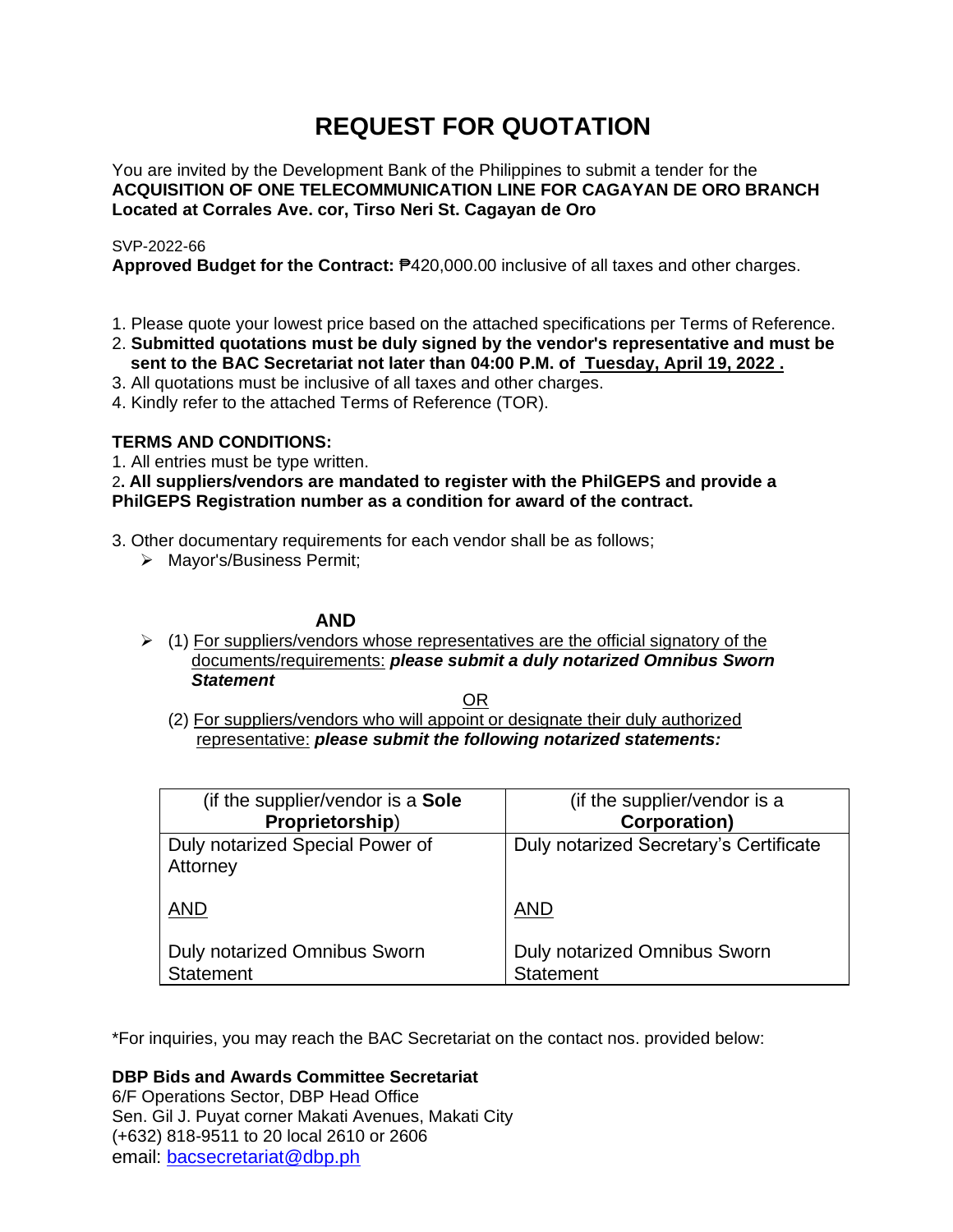#### Annex A

Page 1 of  $\frac{4}{3}$ 

## ACQUISITION OF NEW, ADDITIONAL AND/OR REPLACEMENT TELECOMMUNICATION LINE/CONNECTIVITY SERVICE FOR THE DEVELOPMENT BANK OF THE PHILIPPINES (DBP)-**CAGAYAN DE ORO BRANCH**

#### APPROVED BUDGET FOR THE CONTRACT: Php 420,000

#### **TECHNICAL SPECIFICATIONS**

#### A. BACKGROUND

3 I

The telecommunication connectivity service (line) is for the connection of DBP online systems, services and facilities in any of the following DBP remote sites:

A.1. Branch Office, including:

A.1.a. Lending Center A.1.b. Cash Center A.1.c. Branch-Lite Unit

A.2. Automated Teller Machine (ATM)

#### **B. OBJECTIVE**

To acquire stable, reliable and secure telecommunication connectivity/line service to link DBP remote sites to the Head Office from an authorized and qualified telecommunication service provider (Telco).

#### C. COVERAGE OF THE CONTRACT

The contract will be for a one (1) year period starting from date of acceptance of service with the option for automatic renewal.

#### D. MINIMUM SPECIFICATIONS

- D.1. Connectivity/Line Service Availability
	- > The minimum availability of service is 99.6%.
- D.2. Connectivity/Line Specifications
- D.2.a. Branch Office  $\sqrt{}$ 
	- D.2.a.i. Wired MPLS/VPN, Radio Last Mile with minimum of 2 Mbps bandwidth
	- D.2.a.ii. Inclusive network equipment, such as router and or router/modem, must not be on End-of-Life/End-of-Support status within the contract period
	- D.2.a.iii. Router must support GRE/mGRE tunneling and IP Security (ex. dynamic VPN) and SNMP
	- D.2.a.iv. DBP shall have the full access of the router
	- D.2.a.v. Provide near real time and historical link monitoring

D.2.b. ATM - Wired п

- D.2.b.i. VPN connection at least 128 Kbps via MPLS
- D.2.b.ii. Inclusive network equipment, such as router and or router/modem, must not be on End-of-Life/End-of-Support status within the contract period
- D.2.b.iii. Support GRE tunneling and SNMP
- D.2.b.iv. Provide near real time and historical link monitoring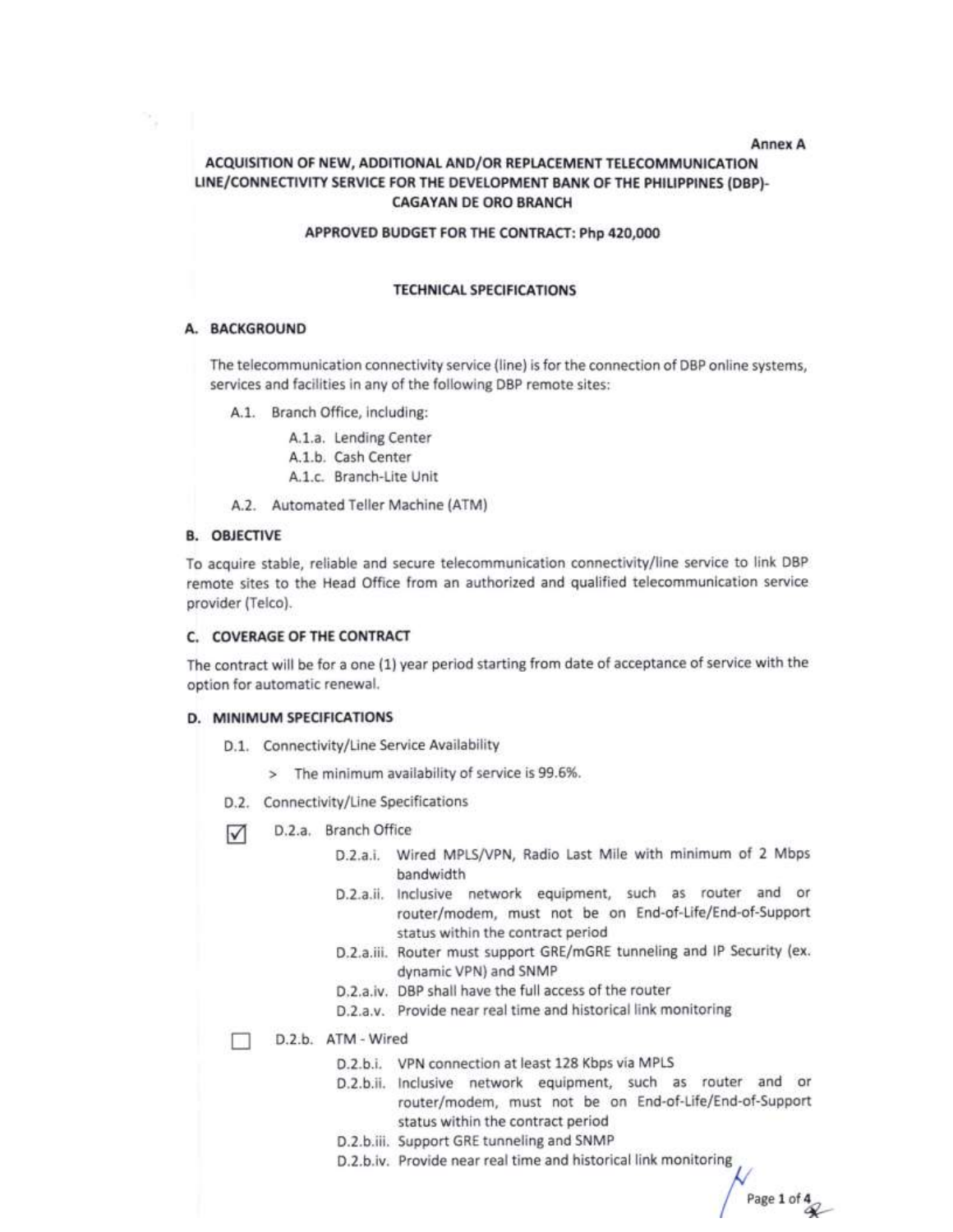ACQUISITION OF NEW, ADDITIONAL AND /OR REPLACEMENT OF TELECOMMUNICATION LINE//CONNECTIVITY SERVICE FOR THE DEVELOPMENT BANK OF THE PHILIPPINES (DBP)

- D.2.c. ATM Wireless
	- D.2.c.i. Provide data transmission function by public GPRS/ GSM network or higher
	- D.2.a.vi. Inclusive network equipment, such as router and or router/modem, must not be on End-of-Life/End-of-Support status within the contract period
	- D.2.c.ii. Support GRE Tunneling and SNMP
	- D.2.c.iii. Provide GUI access for local and remote management
	- D.2.c.iv. Operate at -30~+75°C temperature
	- D.2.c.v. Has LED status indication
	- D.2.c.vi. Support RJ45 console port
	- D.2.c.vii. Include: 1 power cord, 2 antennas, 1 console cable, 1 set documentation
	- D.2.c.viii. Provide near real time and historical link monitoring.
	- D.2.c.ix. Meet the average latency requirement of not greater than 200ms measured using the Ping utility or any similar mobile applications
	- D.2.c.x. Meet signal requirement of not less than 2 bars measured using mobile or similar devices capable of said measurement
	- D.2.c.xi. DBP shall have full access to the Modem/Router
- D.3. Support Services and Incident Management
	- D.3.a. The Telco shall provide 24 x 7 onsite, telephone and email support. For every service unavailability/downtime reported, the response time shall be within thirty (30) minutes.
	- D.3.b. Upon the occurrence of service unavailability/downtime, the Telco shall:
		- D.3.b.i. Conduct problem isolation/resolution and link restoration activities
		- D.3.b.ii. Notification via electronic mail (E-mail) and telephone within one (1) hour of the occurrence
		- D.3.b.iii. Minimum of twice a day status report to DBP via E-Mail
		- D.3.b.iv. Estimated time of arrival (ETA) if onsite activities required
		- D.3.b.v. Estimated time of resolution (ETR)
		- D.3.b.vi. Root cause
		- D.3.b.vii. Comply with DBP policies on security and confidentiality during support services.
	- D.3.c. The Telco shall submit an incident report stating the reason/s for the outage and detailing the steps undertaken to resolve a particular problem upon DBP's request.
- D.4. Service Performance Review
	- > The Telco shall conduct a performance review session at least once every quarter of a year

#### E. TELECOMMUNICATION CONNECTIVITY/LINE REQUIREMENT CLASSIFICATION

The primary objective of the following provisions is to have multiple Telcos per site, providing service redundancy, high availability and avoiding single point of failure.

- $\Box$  E.1. New Telecommunication Line Requirement
	- E.1.a. Covered Sites
		- > New remotes sites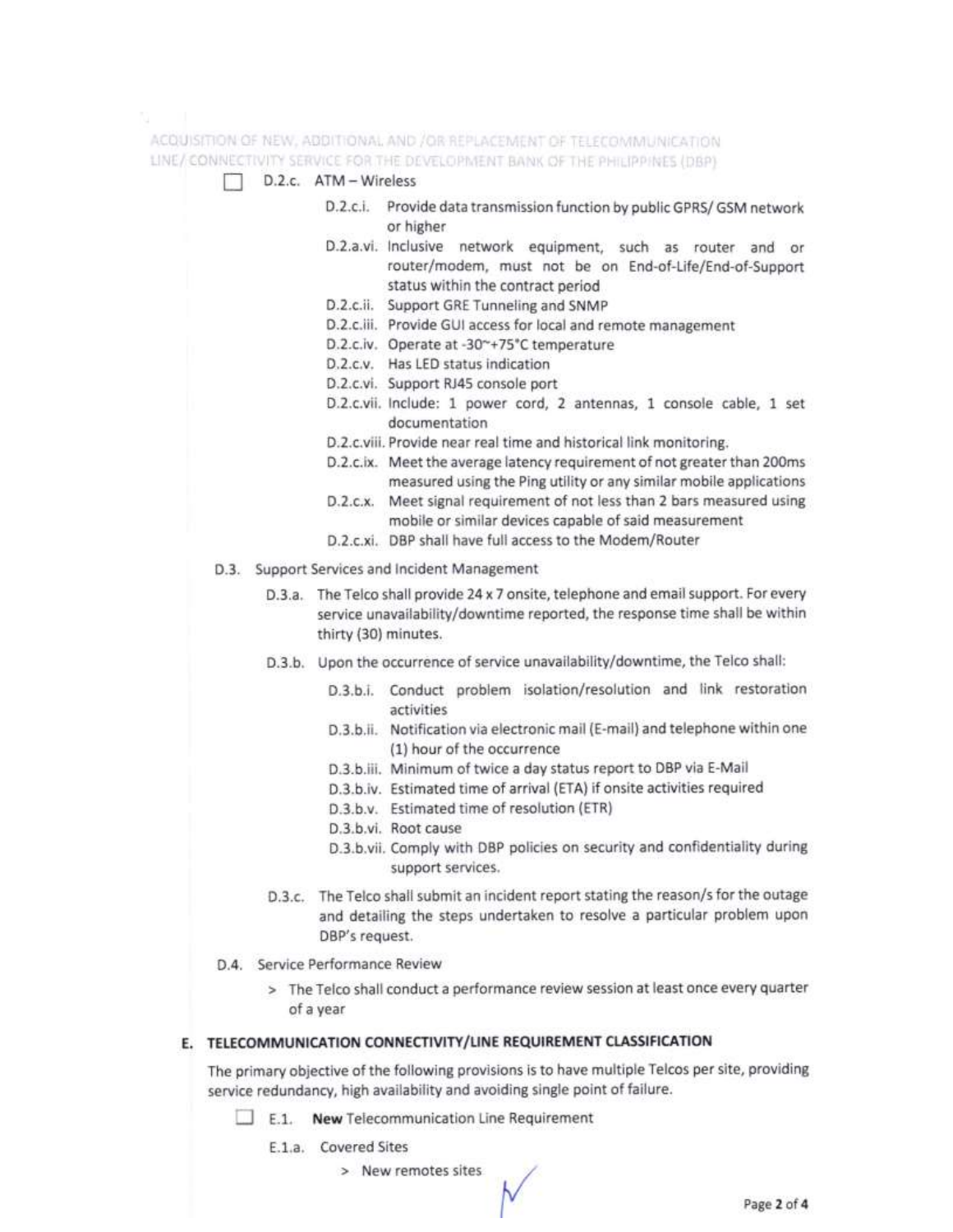# ACQUISTION OF NEW, ADDITIONAL AND JOR REPLACEMENT OF TELECOMMUNICATION LINE/ CONNECTIVITY SERVICE FOR THE DEVELOPMENT BANK OF THE PHILIPPINES (DBP)

#### E.1.b. Telco Selection Criteria

- > Telecommunication Line for Branch Office
	- E.1.b.i. Two (2) different Telcos (Telco A and Telco B) shall be selected
	- E.1.b.ii. Telco A is the lowest (winning) provider
	- E.1.b.iii. Telco B is the second lowest provider
- > Telecommunication Line for Additional ATM Facility of a Branch Office
	- E.1.b.iv. The Telco must be different from the one which has the majority or most of the telecommunication connectivity services provided for the ATM/s of that Branch Office
- E.2. Additional Telecommunication Line Requirement
	- E.2.a. Covered Sites
		- > For existing sites with existing telecommunication line/s
	- E.2.b. Telco Exception
		- > The Telco/s of the existing line/s servicing the site shall not be invited and will not be allowed to participate
- М E.3. Replacement Telecommunication Line Requirement
	- E.3.a. Covered Sites
		- > For existing sites with existing telecommunication line/s
	- E.3.b. Telco Exception
		- E.3.b.i. For Telco Redundancy Replacement
			- > The Telco of the existing line/s servicing the site including the one to be replaced shall not be invited and will not be allowed to participate
		- E.3.b.ii. Replacement for the Purpose of Telecommunication Line Capacity (Bandwidth) Upgrade
			- > The Telco of the other existing line/s servicing the site (i.e., other than the one to be replaced) shall not be invited and will not be allowed to participate
		- E.3.b.iii. For Wireless to Wired Facility Replacement
			- > The Telco of the other existing line/s servicing the site (i.e., other than the one to be replaced) shall not be invited and will not be allowed to participate

## F. DISCONTINUANCE OF SERVICE

DBP can opt to discontinue the service within the contract period without pre-termination fee/s, if the Telco provider fails to meet the required minimum availability of service, specified in item D.1, for three (3) consecutive months (3-strike rule)

G. PAYMENT

The payment shall be in a monthly basis every after the service acceptance.

H. REBATES